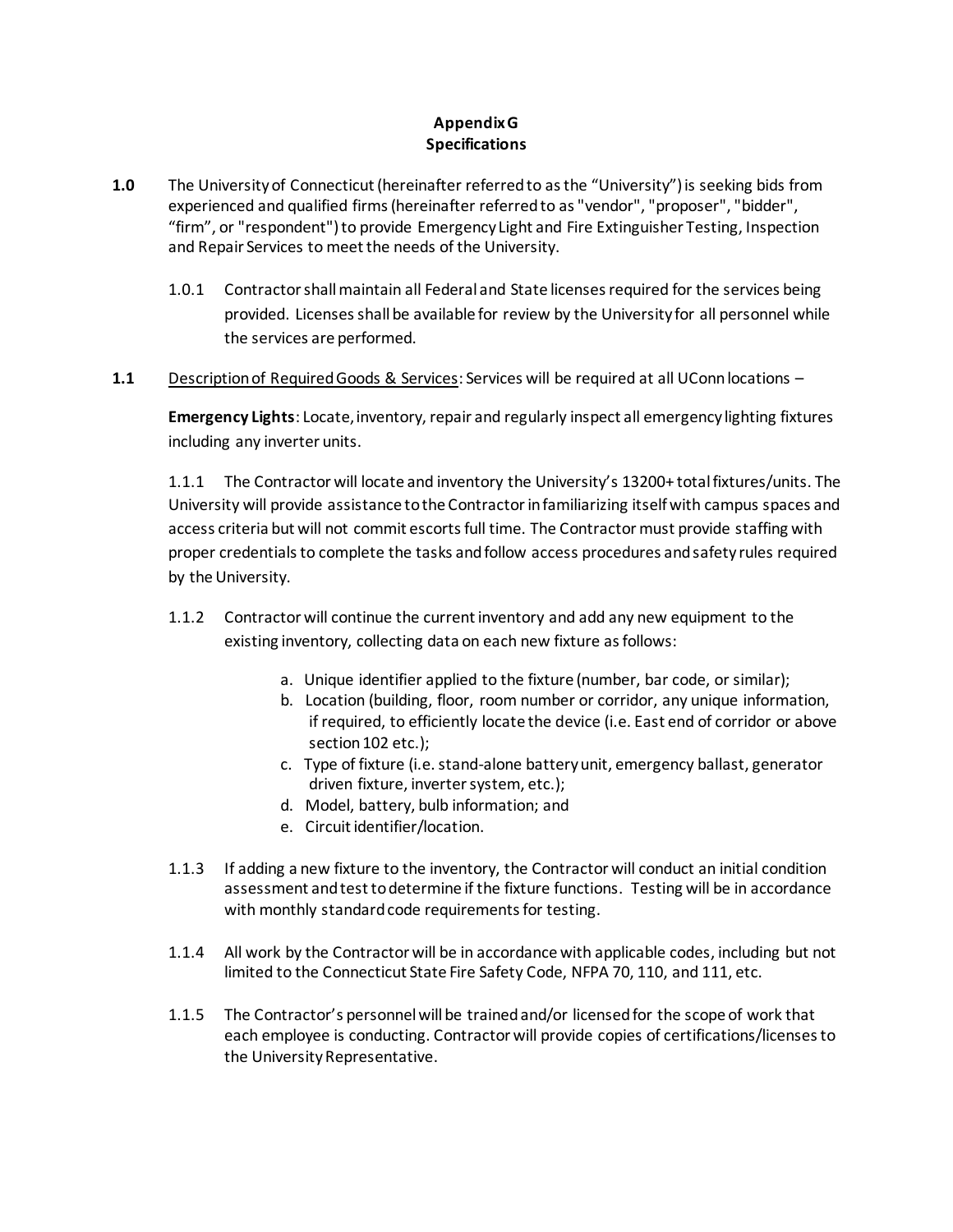### 1.1.6 Phases of Work

- 1.1.6.1 Contractor will provide 90-minute annual tests on  $1/12$ <sup>th</sup> or 8.5% of the 13,200+ units per month throughout the contract term. The University's needs and scheduling may require re-assignment of testing to periods of lower use such as spring, summer, holiday break periods.
- 1.1.6.2 All units that are not being tested for the 90-minute test in any month shall be tested in accordance with the standard monthly testing code requirements.
- 1.1.6.3 All inventory (13,200+) will be tested each month, either by 90 minute or monthly testing per code requirements. All units will be tested to the 90-minute test each year.
- 1.1.6.4 Minor repairs (i.e. batteries and bulbs) will be simultaneous with testing. Major repairs (i.e. full fixture replacement, A/C circuit repairs, etc) will be reported back as a deficiency for the University to determine resolution.
- 1.1.6.5 Work hours:
	- 1.1.6.5.1 The majority of the workload can be done during regular business hours, which are Monday through Friday (excluding State Holidays) between the hours of 8:00am and 5:00pm EST.
	- 1.1.6.5.2 The Contractor may not gain access to occupied residential areas until 9 a.m. to accommodate resident needs. Contractor will be servicing corridor areas only.
	- 1.1.6.5.3 Some standard monthly testing and 90-minute testing will have to be done outside of typical business hours to avoid leaving occupied areas without lighting during opening of breakers. The Contractor shall contact the University Representative to arrange an alternate time for testing.
- 1.1.6.6 Priority of work locations: The University will provide guidance with prioritizing work effort based on life safety value and scheduling needs.

#### 1.1.6.7 Reporting

- 1.1.6.7.1 Proof of attendance at each fixture will be required by one of two means:
	- 1.1.6.7.1.1 Placement of tag on fixture with sign-off marked on the tag -or-
	- 1.1.6.7.1.2 Electronic proof of attendance such as scan of the individual bar-code at the fixture.
- 1.1.6.7.2 A daily deficiency report shall be continually created and updated to support compliance and billing. The University shall have access to this report.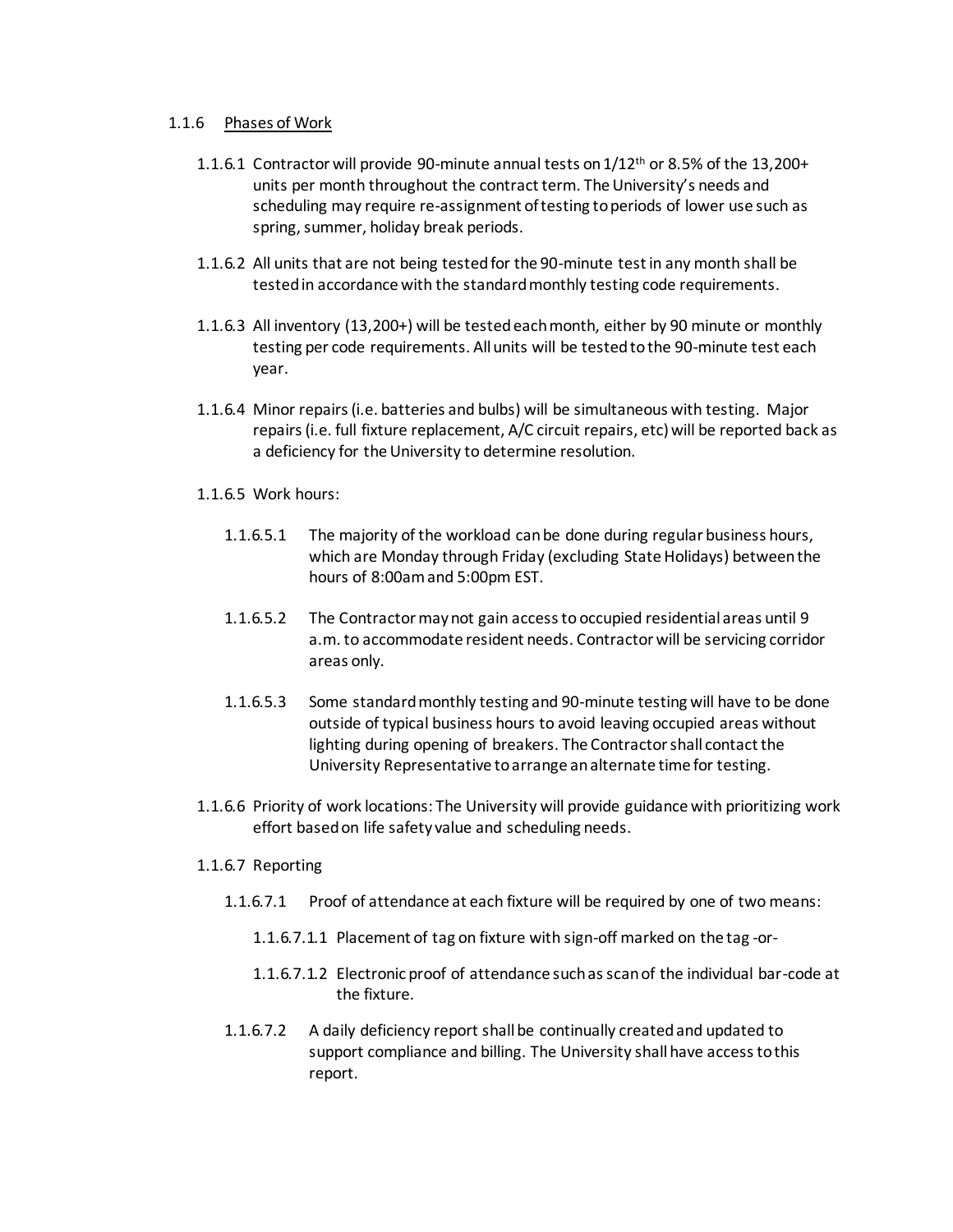- 1.1.6.7.3 A full report of all work and system/fixture inventory shall be regularly maintained and accessible to the customer.
- 1.1.6.7.4 The above reports shall be maintained by the vendor but shall be considered property of the University.

### 1.1.6.7.5 Quality Control Sheet

- 1.1.6.7.5.1 For each day during which Services are performed, the Contractor's onsite supervisor shall submit a copy of the quality control sheet verifying the Services that were completed on such day. The University's Representative will confirm the performance of such Services. The Contractor shall maintain full and verifiable records including vouchers and other information pertinent to the Services, the subcontractors engage to perform services and the hours worked (if applicable), the number of employees engaged in performing the Services, the Department of Labor classification of each employee, hours worked, materials and quantity used, arrival and departure times and Service Locations at which Services were performed.
- 1.1.7 Pricing of Work
	- 1.1.7.1 Rates will be provided on the basis of per unit for testing and inspection, which includes bulb and battery replacements.
	- 1.1.7.2 Repairs other than routine bulb and battery replacement, will be priced on a time and material basis. Cost of battery or bulb replacement in a damaged unit shall be considered billable
- 1.1.8 Billing of work
	- 1.1.8.1 Based on the above pricing, billing shall be made per fixture on a monthly billing cycle, after the close of the month.
	- 1.1.8.2 Reporting required in the contract is considered part of the monthly work and must be up to date and available to prove that the monthly work has been completed and invoice can be paid.

### 1.2 **Fire Extinguishers:**

- 1.2.1 The Contractor will locate, inventory, repair and regularly inspect all portable fire extinguishers.
- 1.2.2 The Contractor will locate and inventory all 2200+ total figures. The University will provide assistance to the Contractor in familiarizing itself with campus spaces and access criteria but will not commit escorts full time. The Contractor must provide staffing with proper credentials to complete the tasks and follow access procedures and safety rules required by the University.
- 1.2.3 The Contractor will continue the current inventory and add any new equipment, to the existing inventory, collecting data on each new unit as follows: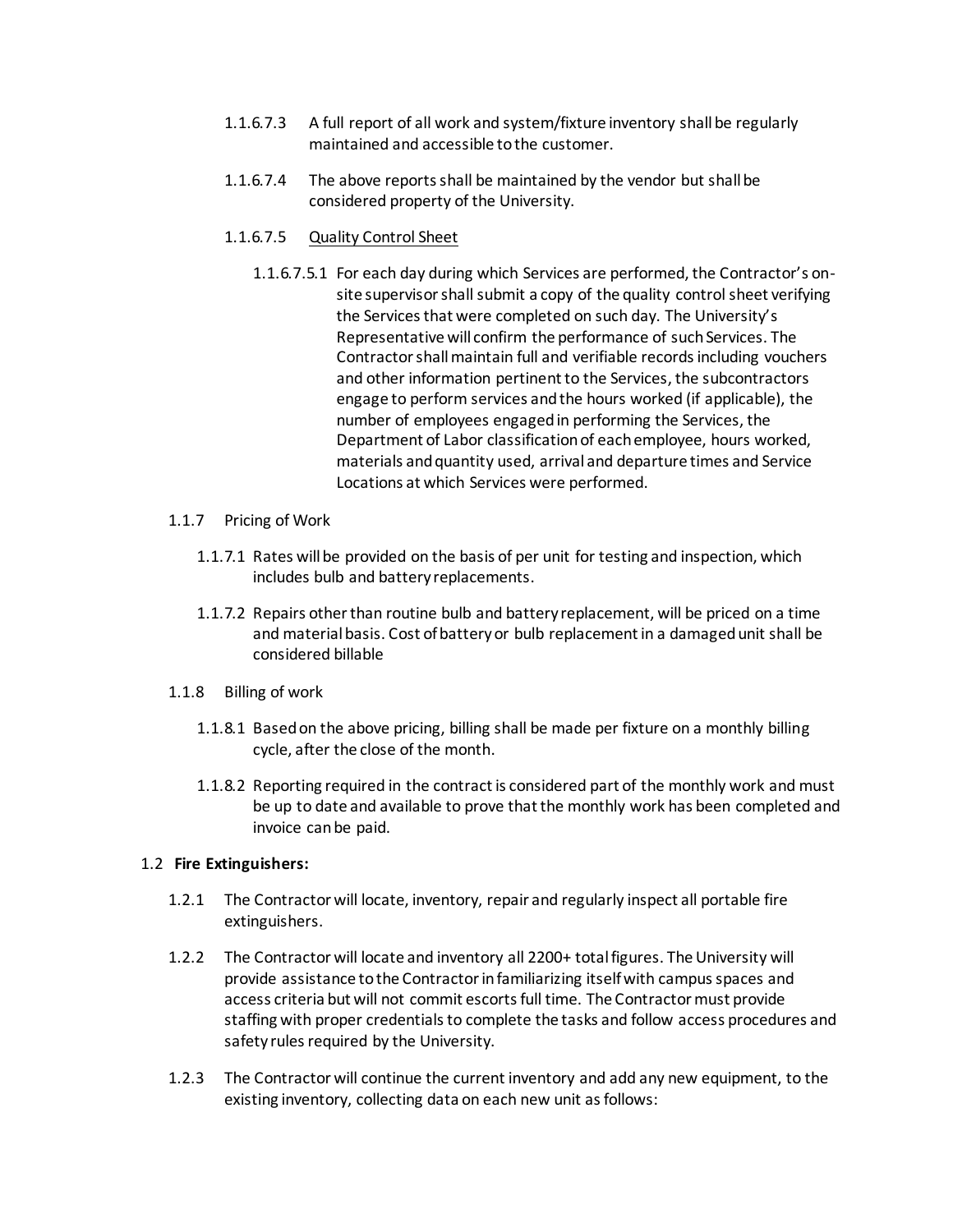- a. Unique identifier applied to the unit (number, bar code, or similar);
- b. Location (building, floor, room # or corridor, and unique information if required to efficiently locate the device i.e.: East end of corridor or above section 102, etc.
- c. Type of unit (Class, size, etc.)
- d. Service/hydro test due date
- 1.2.3.1 If adding a new unit to inventory, the Contractor will conduct an initial condition assessment and make compliant or report as deficient.
- 1.2.4 All work by the Contractor shall be to applicable codes, including but not limited to the Connecticut State Fire Safety Code, NFPA 10, etc.
- 1.2.5 The Contractor's personnel will be trained and/or licensed for the scope of work that each employee is conducting. Contractor will provide copies of certifications/licenses to the University Representative.

# 1.2.6 **Phases of Work**

- 1.2.6.1 Regular monthly inspection of the total inventory each month.
- 1.2.6.2 The Contractor will swap out and or service units before expiration dates. Scheduling should be planned in advance to accommodate the University's timetable and should be spread over the term of the contract.
- 1.2.6.3 Vandalized and missing units will be reported back as a deficiency to the University Representative for the University to determine a resolution.
- 1.2.6.4 Work Hours:
	- 1.2.6.4.1 The majority of the workload can be done during regular business hours, which are Monday through Friday (excluding State Holidays) between the hours of 8:00am and 5:00pm EST.
	- 1.2.6.4.2 Residential and some academic areas may not allow access during all normal business hours. The Contractor must coordinate access to these areas with the University Representative.
- 1.2.6.5 Priority of work locations: The University will provide guidance with prioritizing work effort based on life safety value and scheduling needs.
- 1.2.7 Compatibility:
	- 1.2.7.1 All ABC, dry chemical units shall be replaced with identical Buckeye brand units to maintain standardized parts and bracket fit.
	- 1.2.7.2 K class and other unique units should be replaced with "same as found" or replaced with appropriate Buckeye unit with proper bracket.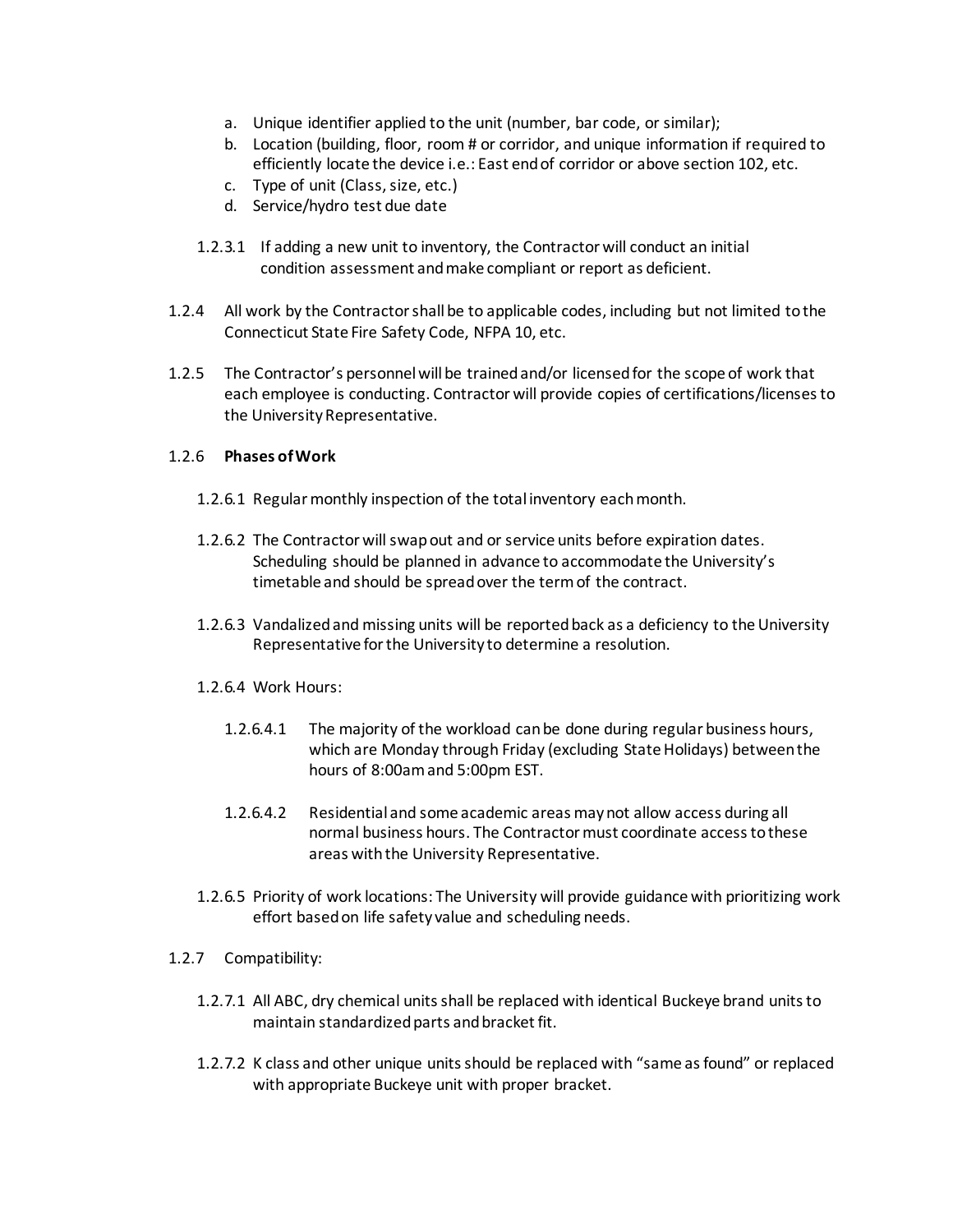#### 1.2.8 Reporting:

- 1.2.8.1 Proof of attendance at each unit will be required by one of two means:
	- 1.2.8.1.1 Placement of tag on fixture with a sign-off marked on the tag -or-
	- 1.2.8.1.2 Electronic proof of attendance such as scan of the individual bar-code at the fixture.
- 1.2.8.2 A daily deficiency report shall be continually created and updated to support compliance and billing. The University shall have access to this report.
- 1.2.8.3 A full report of all work and unit inventory shall be regularly maintained and accessible to the customer.
- 1.2.8.4 The above reports shall be maintained by the Contractor but shall be considered the property of the University.
- 1.2.9 Pricing of Work:
	- 1.2.9.1 Rates will be on the basis of a "per unit" rate that includes regular service and swap out replacements (stand-in units) for hydro testing of units.
	- 1.2.9.2 Repairs other than regular swaps for scheduled service for hydro testing will be priced on a time and material basis.
- 1.2.10 Billing of Work:
	- 1.2.10.1 Based on the above pricing, billing shall be made per unit on a monthly billing cycle, after the close of the month.
	- 1.2.10.2 Reporting required in this contract is considered part of the monthly work and must be up to date and available to prove that the monthly work has been completed and invoice can be paid.
- **1.3** University Contractor Policy: Contractors must comply with all local, state, federal and University safety requirements (e.g., OSHA, National Electric Code), and assure that all of their employees performing work on UConn campuses have been suitably trained and licensed.
- **1.4** Supervision: University staff will provide direction, but not supervision relating to all services provided, including plans and specifications if required. Contractor's technicians shall have all requisite experience, training, tools, and equipment needed to complete even the most complex projects. Vendor must check in/out with University representative, either by phone or in person, to communicate job status every time they are on campus to ensure that University has up-todate information.